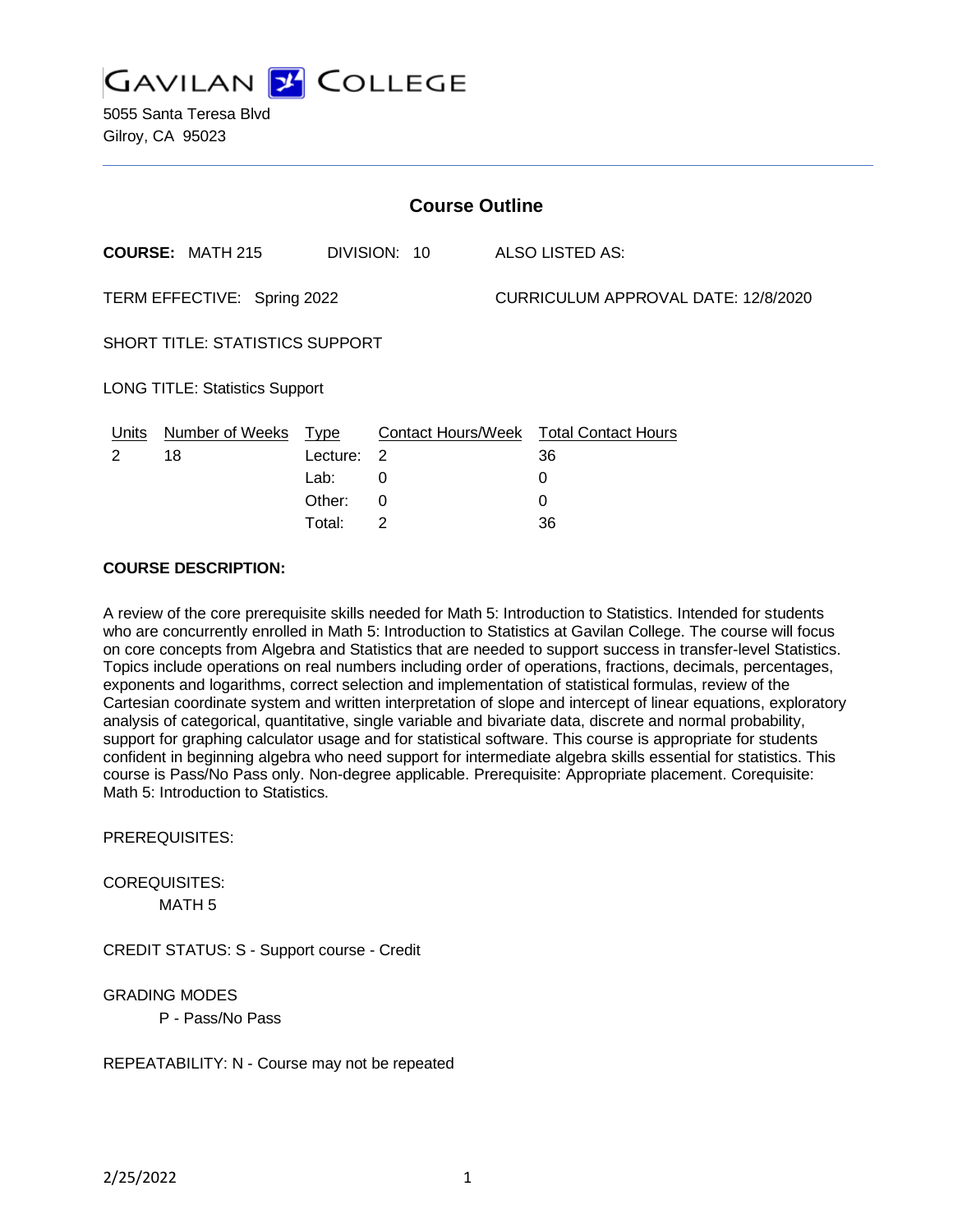SCHEDULE TYPES:

- 02 Lecture and/or discussion
- 05 Hybrid
- 71 Dist. Ed Internet Simultaneous
- 72 Dist. Ed Internet Delayed

# **STUDENT LEARNING OUTCOMES:**

1. Demonstrate proficiency in formulating questions which can be addressed with data. Organize, display, and analyze relevant data to address these questions and communicate results.

Measure of assessment: Homework, Quiz, Exam.

Year assessed, or planned year of assessment: 2019

Semester: Spring

2. Demonstrate proficiency with calculations using statistical formulas and notation commonly encountered in a Math 5 course.

Measure of assessment: Homework, Quiz, Exam.

Year assessed, or planned year of assessment: 2019

3. Demonstrate proficiency in transfer-level mathematics study skills, including reading and notetaking using a statistics textbook, writing clear statistical interpretations, utilizing time management for completion of labs and assignments, and preparing for written examinations.

Measure of assessment: Homework, Quiz, Exam.

### **CONTENT, STUDENT PERFORMANCE OBJECTIVES, OUT-OF-CLASS ASSIGNMENTS**

Curriculum Approval Date: 12/8/2020

DE MODIFICATION ONLY

In parallel with topical coverage in the Math 5: Introduction to Statistics course:

Topic: Time management, Reading, Notetaking

Hours: 3

Explicit engagement in learning to use the written explanations and examples in the statistics textbook and publisher?s online support resources to support mastery of study skills necessary for success in transferlevel statistics.

Performance Objectives: Students will assemble notebooks containing reading notes (based upon the Reading Apprenticeship model or similar) and flashcard decks of vocabulary and solved problems suitable for test preparation. Notebooks will include weekly schedules specifically earmarking 6-10 hours per week for study of statistics outside of class.

Out-of-Class Assignments: Students will complete homework assignments which require them to explain, apply and explore concepts taught in class.

Topic: Test preparation and managing test anxiety.

Hours: 2

Students will review material likely to be included on exams. Students will engage in self-assessment of current level of computational and procedural accuracy, and develop a realistic plan to meet the level of mastery required for exam by identifying gaps in homework completion or conceptual understanding. Students will engage in a short exercise designed to illuminate and reduce test anxiety.

Performance Objectives: Students will use self-generated flashcard problem decks to identify areas of strength and weakness and will allocate sufficient time for review and preparation for exam.

Out-of-Class Assignments: Students will complete review problems which require them to apply and explore concepts taught in class.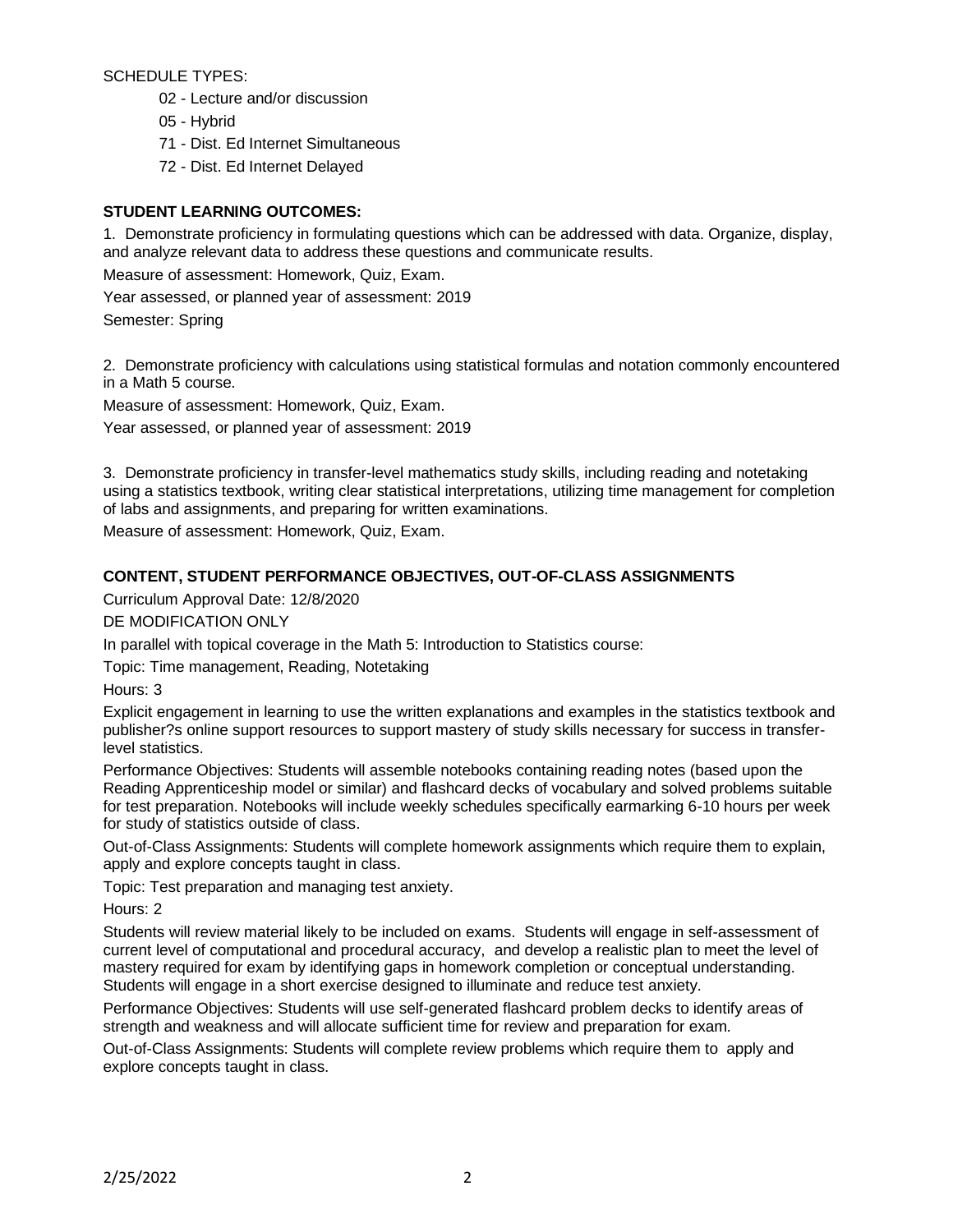Topic: Operations on Real Numbers

Hours: 5

Performance Objective: Students will simplify algebraic expressions involving exponents, fractions, square roots, and positive and negative integers.

Out-of-Class Assignments: Students will complete homework assignments which require them to explain, apply and extend concepts taught in class.

Topic: Decimals and Percentages

Hours: 3

Performance Objective: Students will solve application problems involving percentages and will convert decimals to percentages and percentages to decimals.

Out-of-Class Assignments: Students will complete homework assignments which require them to explain, apply and extend concepts taught in class.

Topic: Cartesian Coordinate System, Slope, Intercept

Hours: 3

Review of the Cartesian coordinate system and graphing linear equations.

Performance Objective: Given a linear equation in slope-intercept form or standard form, students will be able to identify the slope and the intercept and graph the equation using the slope and intercept. Students will write a clear interpretation of the slope and the intercept, specifying rate of change of y with respect to x. Out-of-Class Assignments: Students will complete homework assignments which require them to explain, apply and extend concepts taught in class.

Topic: Application Problems involving Linear Relationships

Hours: 4

Performance Objective: Given an application problem with bivariate data, students will determine whether a linear model is appropriate and if so, will use two points or point-slope to write the equation of the line. Students will write one or two sentences interpreting slope and intercept, grounded in the context of the data.

Out-of-Class Assignments: Students will complete homework assignments which require them to explain, apply and extend concepts taught in class.

Topic: Support for Technology: Statistical Software

Hours: 3

Guided practice in use of statistical software from parent course: Statdisk, Minitab, Excel, or similar.

Performance Objective: Students will engage in correct data management, including entering data in a spreadsheet, sorting without loss of integrity, and saving. Students will select appropriate statistical menu options for accurate data analysis.

Out-of-Class Assignments: Students will complete homework assignments which require them to explain, apply and extend concepts taught in class.

Topic: Support for Technology: Graphing Calculators

Hours: 3

Guided practice in graphing calculator usage.

Performance Objective: Students will use graphing calculator functions to compute and graph a linear regression, graph a scatterplot and compute permutations, combinations, and standard deviation.

Out-of-Class Assignments: Students will complete homework assignments which require them to explain, apply and extend concepts taught in class.

Topic: Selection and Implementation of Statistical Formulas

Hours: 5

Review of statistical notation including symbols for summation, sample statistics vs population parameters, z-scores, and probability. Direct instruction in correct selection and implementation of formulas for means, standard deviations and variances for raw data, frequency distributions and discrete probability distributions including binomial probability.

Performance Objective: Given a formula card and a scientific calculator, students will be able to accurately compute values for sample statistics and population parameters including means, standard deviations, and variances, probability values using factorials, permutations and combinations,and z-scores.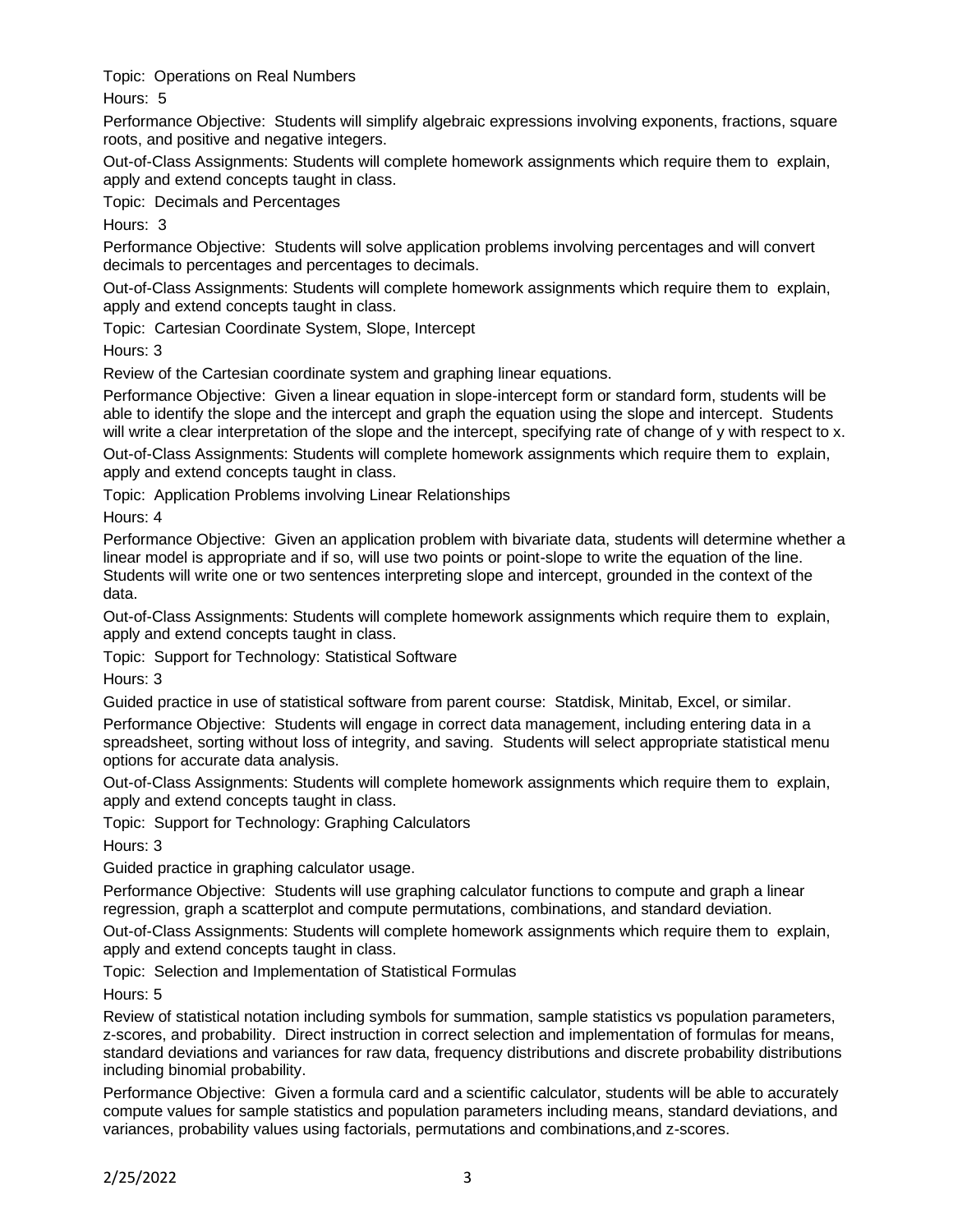Out-of-Class Assignments: Students will complete homework assignments which require them to explain, apply and extend concepts taught in class.

Topic: Normal Probability

Hours: 3

Instruction in use of normal probability tables to determine probability for standard normal and non-standard normal data values after correct computation of appropriate z-scores. Use conceptional understanding of Central Limit Theorem and normal probability tables to determine probabilities. Given a percentile, use normal curves and z-scores to determine the data value associated with the percentile.

Performance Objective: Students will correctly determine probabilities and percentile values using normal probability tables.

Out-of-Class Assignments: Students will complete homework assignments which require them to explain, apply and extend concepts taught in class.

Final Exam

Hours: 2

#### **METHODS OF INSTRUCTION:**

Lecture, Group work, Discussion

### **OUT OF CLASS ASSIGNMENTS:**

Required Outside Hours: 72

Assignment Description:

- 1. Analyze and study pertinent text material, solved examples and lecture notes.
- 2. Apply principles and skills covered in class by solving regularly-assigned homework problems.
- 3. Regularly synthesize course materials in preparation for exams.
- 4. Projects to apply concepts learned in class.

### **METHODS OF EVALUATION:**

Other methods of evaluation

Percent of total grade: 100.00 %

Demonstrated performance in the Math 5 corequisite course. A Pass will be assigned for a grade of 'C' or above in the Math 5 corequisite course. A grade of NP will be assigned for a grade below 'C' in the Math 5 corequisite course.

### **REPRESENTATIVE TEXTBOOKS:**

Required Representative Textbooks Triola. Essestials of Statistics. Pearson,2014. ISBN: ISBN-13: 978-0321924599 ISBN-10: 0321924592 Reading Level of Text, Grade: 12 Verified by: Jennifer Nari